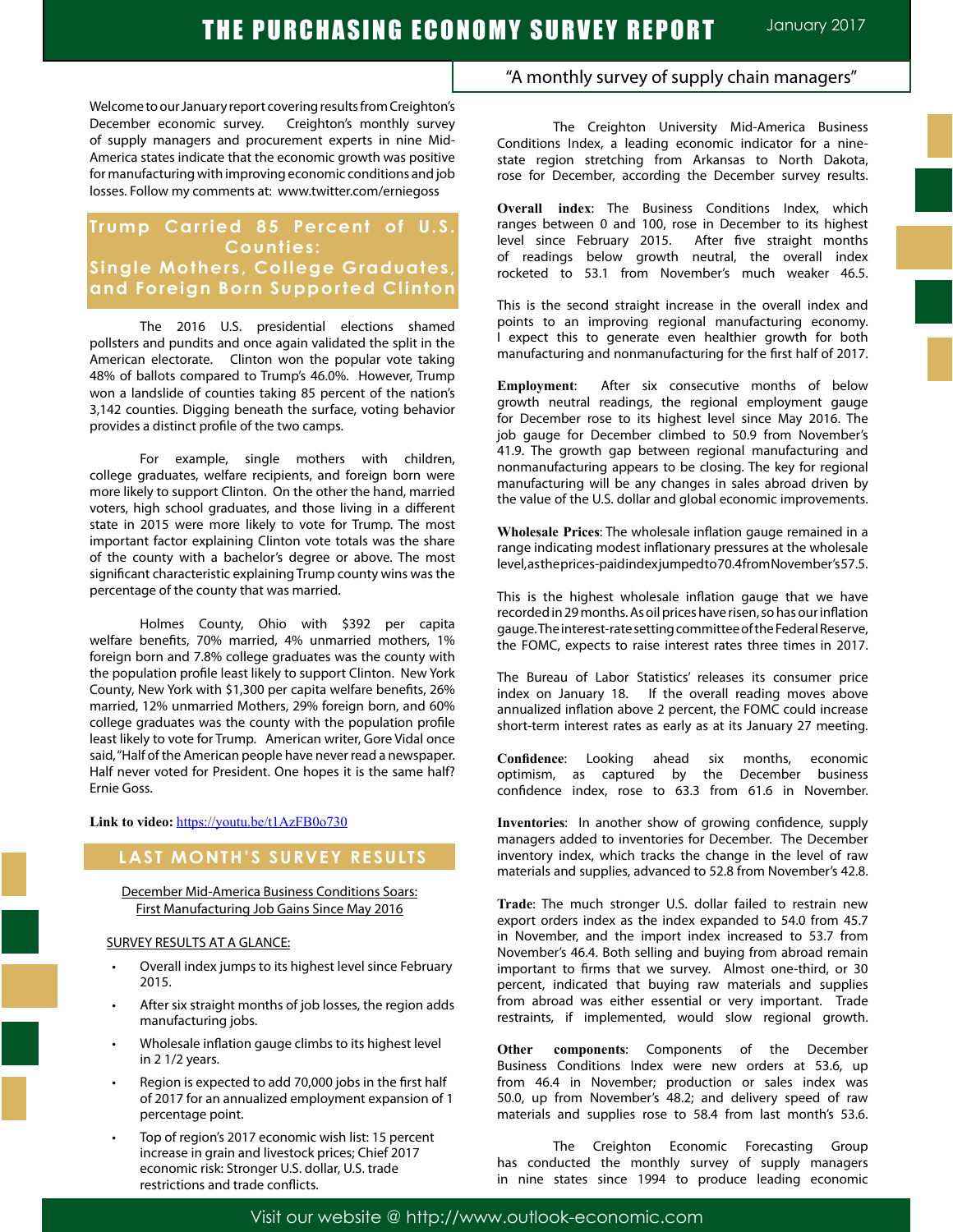| "A monthly survey of supply chain managers"                                                    |
|------------------------------------------------------------------------------------------------|
| Goss Eggs                                                                                      |
| (Recent Dumb Economic Moves)                                                                   |
|                                                                                                |
|                                                                                                |
| In order to keep the lights on, Venezuela's government<br>۰                                    |
| just issued \$5 billion in new bonds carrying a 6.5%                                           |
| interest rate. They pledged 50% stake in Citgo (which                                          |
| they don't really own). Who has the courage, or stupidity                                      |
| to buy these bonds? As Venezuela's President Maduro                                            |
| might say, "I don't have a credit problem. The people                                          |
| I owe money to have a credit problem!" In reality they<br>sold to themselves. Sound familiar?? |
|                                                                                                |
|                                                                                                |
| Survey results for December will be released on the first business                             |
| day of next month, February 1.                                                                 |
|                                                                                                |
| Follow Goss on twitter at http://twitter.com/erniegoss                                         |
| For historical data and forecasts visit our website at:                                        |
| http://www2.creighton.edu/business/economicoutlook/                                            |
|                                                                                                |
|                                                                                                |
|                                                                                                |
|                                                                                                |
|                                                                                                |
|                                                                                                |
|                                                                                                |
|                                                                                                |
|                                                                                                |
|                                                                                                |
|                                                                                                |
|                                                                                                |
|                                                                                                |
|                                                                                                |
|                                                                                                |
|                                                                                                |
|                                                                                                |
|                                                                                                |
|                                                                                                |
|                                                                                                |
|                                                                                                |
|                                                                                                |
|                                                                                                |
|                                                                                                |
|                                                                                                |
|                                                                                                |
|                                                                                                |
|                                                                                                |
|                                                                                                |
|                                                                                                |
|                                                                                                |
|                                                                                                |
|                                                                                                |
|                                                                                                |

#### "A monthly survey of supply chain managers"

# THE PURCHASING ECONOMY SURVEY REPORT January 2017

indicators of the Mid-America economy. States included in the survey are Arkansas, Iowa, Kansas, Minnesota, Missouri, Nebraska, North Dakota, Oklahoma and South Dakota.

The forecasting group's overall index, referred to as the Business Conditions Index, ranges between 0 and 100. An index greater than 50 indicates an expansionary economy over the course of the next three to six months. The Business Conditions Index is a mathematical average of indices for new orders, production or sales, employment, inventories and delivery lead time. This is the same methodology, used since 1931, by the Institute for Supply Management, formerly the National Association of Purchasing Management.

The December Business Conditions Index for Iowa climbed to 51.7 from November's 48.3. Components of the overall index from the monthly survey of supply managers were new orders at 52.5, production or sales at 48.9, delivery lead time at 55.9, employment at 50.0, and inventories at 51.0. Iowa's economy will continue to expand for 2017 with overall job gains of 5,000 for the first half of the year for a 0.6 percent annualized increase, or slightly less than the long term average. Top of state's 2017 economic wish list: 15 percent increase in grain prices; Chief 2017 economic risk: Stronger U.S. dollar, and U.S. trade restrictions and trade conflicts.

#### **KANSAS**

### **MID-AMERICA STATES**

#### ARKANSAS

Arkansas' overall index for December rose to 53.7 from November's 47.7. Components of the index from the monthly survey of supply managers were new orders at 53.0, production or sales at 49.4, delivery lead time at 58.7, inventories at 56.1, and employment at 51.5. The Arkansas economy will continue to expand for the first half of 2017. However, that growth will be below the regional and national averages. Economic slowdowns among the state's major trading partners and a strong U.S. dollar have restrained Arkansas food exports since 2012. Since peaking of \$828 million in 2012, Arkansas food exports have fallen to less than \$600 million for 2016. Top of state's economic wish list: steady mortgage rates and continuing expansion in housing; Chief 2017 economic risk: U.S. trade restrictions and trade conflicts.

#### IOWA

The Kansas Business Conditions Index for December increased to 51.1 from 44.4 in November. Components of the leading economic indicator from the monthly survey of supply managers were new orders at 52.3, production or sales at 48.8, delivery lead time at 55.2, employment at 49.6, and inventories at 49.6. Importantly, Kansas international sales declined by more than \$2 billion since reaching its peak in 2012. This, along with weak farm income, generated overall job losses by the end of 2016. Based on our survey results, I expect positive, but muted economic growth, for 2017 with job gains of less than 3,000 for the first half of the year, or annualized job growth of less than 0.2 percent. Top of state's 2017 economic wish list: Weaker U.S. dollar against the Chinese Yuan, Mexican Peso and Canadian Dollar; Chief 2017 economic risk: U.S. trade restrictions and trade conflicts.

#### MINNESOTA

The December Business Conditions Index for Minnesota jumped to 52.3 from November's 46.5. Components of the overall December index from the monthly survey of supply managers were new orders at 52.6, production or sales at 49.0, delivery lead time at 57.0, inventories at 52.5, and employment at 50.5. Minnesota ended 2016 with a growth spurt. Based on our survey results, I expect the state to add another 15,000 jobs for the first half of 2017 for an annualized job growth of 1 percent, approximately equal to the state's long-term average. Top of state's 2017 economic wish list: Flat mortgage rates or an increase of less than a quarter of one percentage point; Chief 2017 economic risk: Stronger U.S. dollar and a boost in mortgage rates by more than 1 percentage point.

#### MISSOURI

- In December 2016, average hourly earnings increase by 2.9% from 12 months earlier. This is the fastest pac since December 2009.
- Both Creighton's and the ISM's manufacturing ind (PMI) rose sharply for December.
- US home prices are now back above where they we pre-crash with October 2016 prices up by 5.6% ov October 2015.

- The U.S. economy added a less than stellar 156,000 jo in December and the unemployment rate ticked up 4.7% from 4.6%.
- The November U.S. trade deficit rose to \$45.2 billion, highest level in 9 months.
- The U.S. dollar rose to its highest level since 2002 making it more difficult for exporters to sell their produc abroad.

The December Business Conditions Index for Missouri rose to 57.1, a regional high, from November's 55.1, also a regional high. Components of the overall December index from the survey of supply managers were new orders at 56.6, production or sales at 52.7, delivery lead time at 61.2, inventories at 53.4, and employment at 61.8. The Missouri economy ended 2016 on a very strong upward trend. Even with slightly softer growth for the first half of 2017, I expect the state to add another 22,000 jobs through June of this year for an annualized job growth of 1.5 percent, well above the state's long-term average. Top of state's 2017 economic wish list: Flat mortgage rates or an increase of less than a quarter of one percentage point; Chief 2017 economic risk: Downturn in the state's transportation equipment manufacturers.

#### **NEBRASKA**

- 4th Quarter GDP Estimate: On Jan. 29, the Bureau Economic Analysis will release this important indicate The market is expecting an annualized increase of 1.9% Any significant deviation from this, particularly on th upside, will move bond markets.
- • **CPI:** On Jan. 18, the Bureau of Labor Statistics will release the consumer price indices for Decembe The inflation rate has been trending upward. A large advance (e.g. +0.4% for Dec.) could scare bondholde into dumping bonds with the result of a large increas in interest rates.
- **10-Year U.S. Treasury yield:** Since the Presidenti election, the yield on the 10-year U.S. Treasury bond has risen by 0.54% (54 basis points). If inflationa expectations continue to expand, so will the 10-ye bond yield and mortgage rates.

The December Business Conditions Index for Nebraska expanded to 55.3 from 45.0 in November. Components of the index from the monthly survey of supply managers were new orders at 53.4, production or sales at 49.8, delivery lead time at 60.4, inventories at 60.0, and employment at 52.7. Nebraska ended 2016 with positive, but slow growth. I expect the state to add 5,000 jobs in the first half of 2017 for an annualized job growth of 1 percent, slightly above the state's long-term average. Top of state's 2017 economic wish list: 15 percent increase in grain and livestock prices; Chief 2017 economic risk: Stronger U.S. dollar and/or U.S. trade restrictions, and trade conflicts.

#### NORTH DAKOTA

For the first time since April 2015, North Dakota's overall, or Business Conditions Index, climbed above growth neutral to 51.0 from 47.6 in November. Components of the overall index were new orders at 52.3, production or sales at 48.7, delivery lead time at 55.3, employment at 49.5, and inventories at 49.2. Higher oil prices bolstered economic growth for North Dakota in the fourth quarter of 2016. Another 10 percent increase in oil prices would put the state back on a positive growth path for 2017. Top of state's 2017 economic wish list: 10 percent increase in global oil prices; Chief 2017 economic risk: Breakdown in OPEC oil supply reduction agreement.

#### OKLAHOMA

After moving above growth neutral for May, Oklahoma's Business Conditions Index has been below growth neutral 50.0 for seven consecutive months. The December index increased to a still regional low of 48.8 from 43.3 in November, also a regional low. Components of the overall December index from a survey of supply managers in the state were new orders at 51.8, production or sales at 51.4, delivery lead time at 48.9, inventories at 43.9, and employment at 48.0, Oklahoma has yet to benefit from 2016 fourth quarter oil price gains. In fact the state shed 16,000 jobs in 2016. I expect recent increases in oil prices to underpin positive, but slow growth for the first half of 2017. Top of state's 2017 economic wish list: 10 percent increase in global oil prices; Chief 2017 economic risk: Breakdown in OPEC oil supply reduction agreement.

#### SOUTH DAKOTA

The Business Conditions Index for South Dakota improved to 56.5 from November's 50.2. Components of the overall index for the December survey of supply managers in the state were new

orders at 53.7, production or sales at 50.0, delivery lead time 62.1, inventories at 63.0, and employment at 53.5. Second on to Missouri, South Dakota ended 2016 on a very solid footing with job and economic growth exceeding both the region ar nation. Recent financial services and banking gains have bee a significant boost to the state economy. Based on our recent survey results, I expect South Dakota to add 6,000 jobs in th first half of 2017 for an annualized job growth of 2.7 percent, we above the U.S. and regional average. Top of state's 2017 econom wish list: U.S. banking reform legislation that is more industi friendly; Chief 2017 economic risk: Congressional gridlock on banking reform combined with lower long-term interest rate

# **THE BULLISH NEWS**

# **THE BEARISH NEWS**

## **WHAT TO WATCH**

l

Ĩ